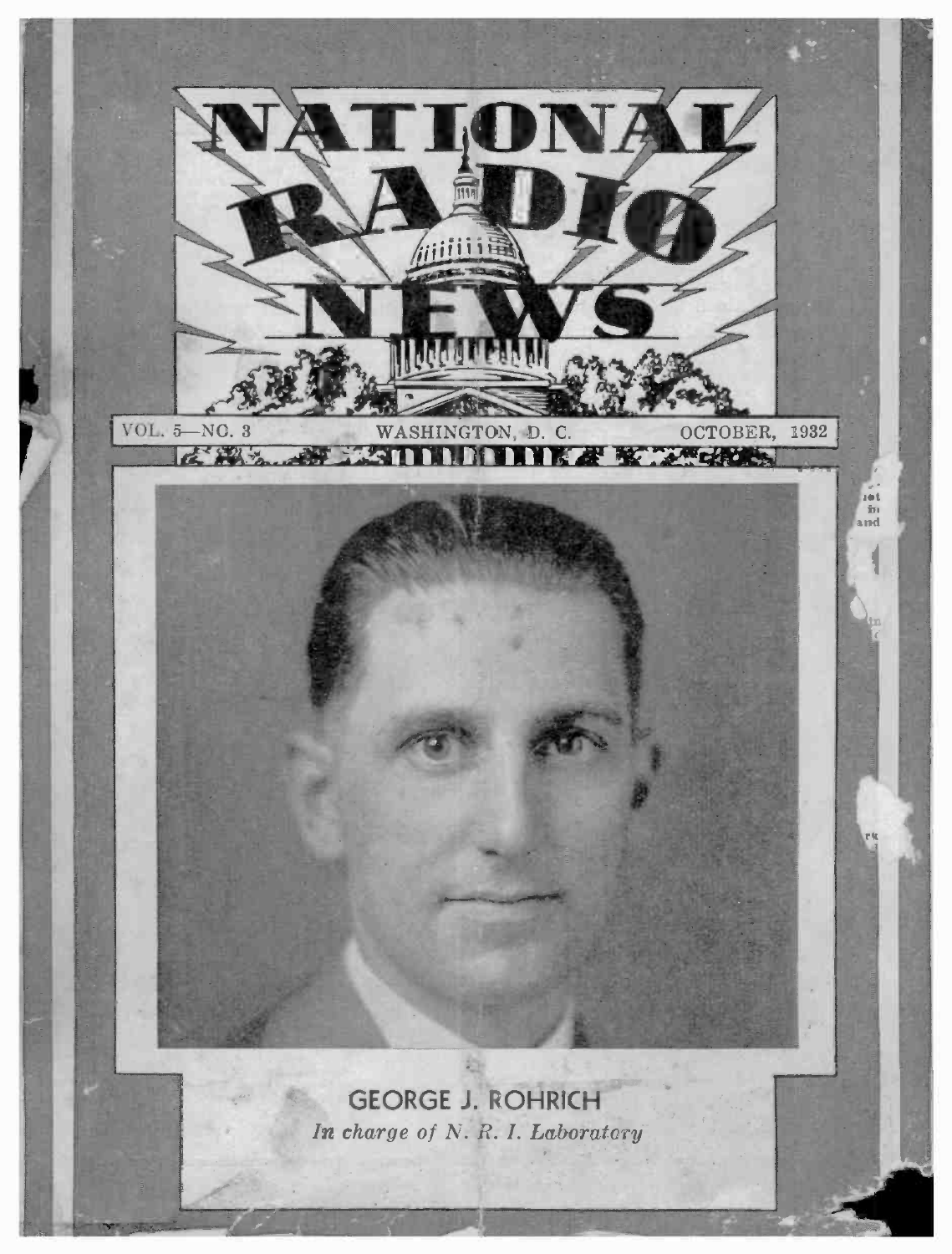## George J. Rohrich .

Go.

NEORGE ROHRICH is one of Radio's real old-timers. He built **J** his first Radio receiver and transmitter as far back as 1911 and in 1912 was issued Amateur License Number 5. His station was 3GB.

Rohrich was born at Baltimore in 1896. Elementary and high school training were received at Catonsville, Bethesda, and Rockville, Md., and Washington, D. C. At McKinley High School in Washington, his science teacher was J. E. Smith.

1

One night Rohrich invited Mr. Smith to inspect his "ham" outfit. So impressed was his teacher that George was employed as an Instructor when Mr. Smith started N. R. I. in 1914.

George is experienced in all manner of electrical equipment. He has been a maintenance man and electrical contractor. He served thirteen months, during the war, as Radio Instructor for the Army Signal Corps at Langres, France. He has been a ship operator and has served in the Radio Laboratory of the U. S. Bureau of Standards. In 1923 George became full time instructor in the resident classes and correspondence division of N. R. I. (Prior to that he had been acting as instructor in the evening resident classes.) When resident classes were discontinued he devoted his full time to correspondence training. He found time to continue his studies in Electrical Engineering at George Washington University.

The need of the Home Study student for practical work became apparent to Mr. Smith and Chief Dowie and George was assigned to the work of developing the practical units and writing the experimental work sheets. This is what keeps the "old timer" busy now at N. R. I. You can thank George Rohrich for your practical training.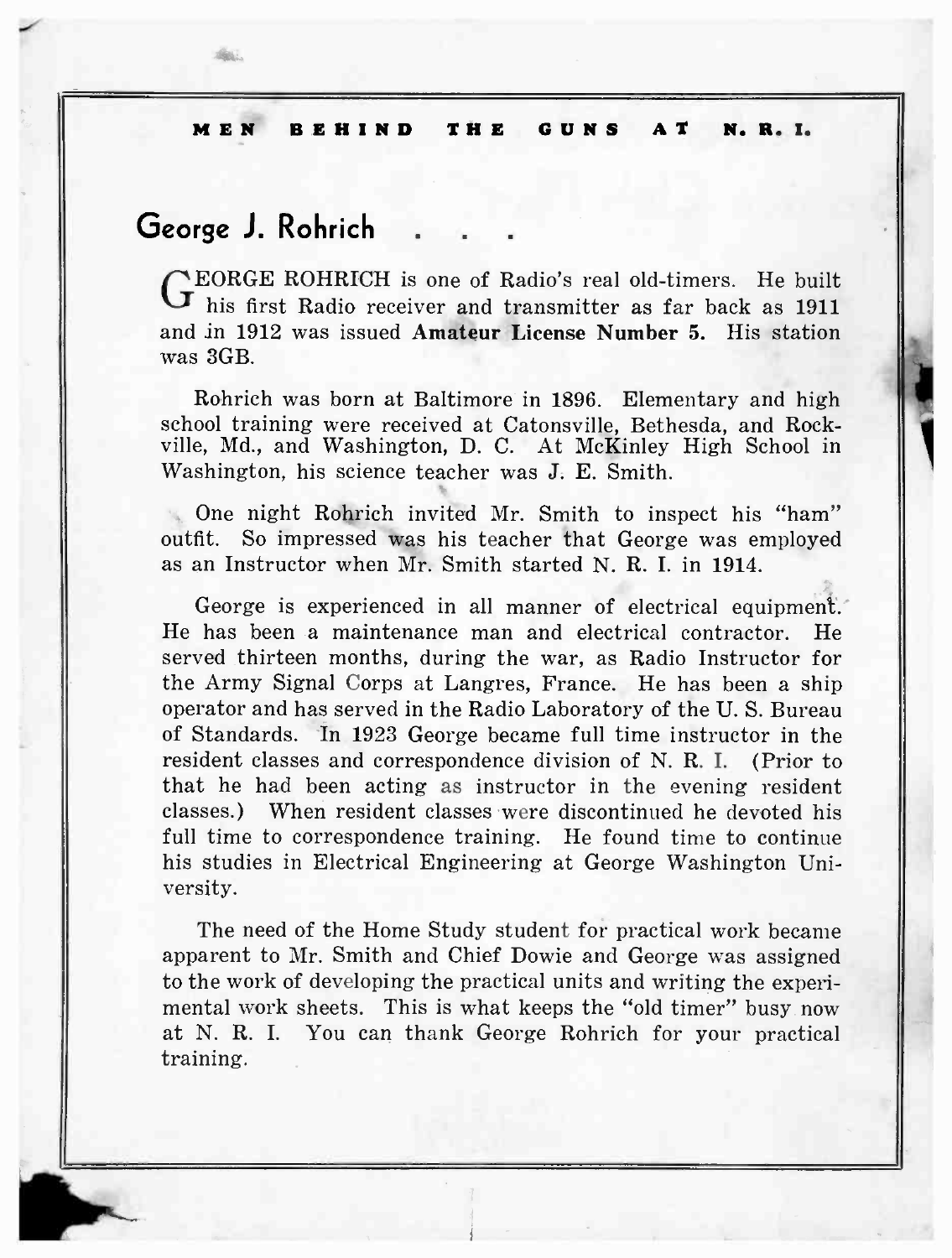# A Tested Radio Service Club Plan

UCH has been said and written concern- ing the late depression and the return of prosperity. I say "late" depression because for the past. Business lines are steadily showing<br>an increase, and a little hard work will bring ranches. Particularly is this true of the Radio service.

There never was a better time to stage a campaign for new business than the present. Real effort should in a short time show a decided increase.

It is human nature for the buying public to flock to the place which offers an opportunity to buy for a little less than their neighbors. Give the average bargain-hunter a chance to<br>buy at prices which are not open to the general public and he will in most cases gladly pay for the privilege.

A Dealer friend of mine in a neighboring recently decided to put on a campaign for memberships in a Benefit Sharing Radio Club and the results were so much better than ex-<br>pected that it should be of interest to every-<br>one considering the formation of clubs of a<br>like nature.

This organization already had two service men who were not kept busy. The campaign has furnished ample work for them and has also been the direct cause for a substantial increase in the profits derived from replacement parts.

The yearly subscription rates are six dollars, sold on the dollar down and a dollar a week plan, the first dollar going to the salesman as commission. Since the larger the membership the more successful the operation of the system, a crew<br>of five experienced Rádio Salesmen were put out to make a house to house canvass of the town. The two service men were also called upon to put forth every effort to



by D. L. Warner Harvey, III.

certain far-sighted Radio-Men it is a thing of  $\frac{1}{2}$  recting their share of these easily gotten com-<br>the past. Business lines are steadily showing missions and succeeded in helping to raise the hack a normal state in the various Radio sand members were signed up and new membranches. Particularly is this true of the bers are obtained each week. After two months, obtain subscribers when called out for inspec- tion or repairs in the home. The entire personnel of the company became interested in collecting their share of these easily gotten com- missions and succeeded in helping to raise the total. In a period of three weeks over a thousand members were signed up and new memthe Service and Parts departments have shown such a steady increase in receipts that the Service benches have been completely dressed up with new and up -to -date test equipment. Sales of new sets have also shown a decided increase oven the previous six months record.

> The outstanding clauses incorporated in the agreement between the Dealer and the individual Club member are as follows:

> 1. A Free Inspection service in the home at all times upon request. It was considered easier to care for a large number of people by giving these inspections only upon request, since, if periodic visits were to be made the two available men would not have been able to get through the list in any one period of time.

2. Benefits to members were to be distributed in the form of reduced prices on everything in the Radio Dept. Discounts of everything in the Radio Dept. Discounts of 10% allowed on replacements and tubes, and 25% on all Labor or Service charges.

3. The regular commission of one dollar is allowed each member for every new member he or she is able to sign up; the commission being allowed on the next bill for repairs of parts.

> 4. In the event that any member should wish to buy a new set during the period of the subscription, a reasonable allowance is made for the old set, and an additional discount of 5% is allowed from the Retail price of the desired new one.

> This last inducement can easily be seen as the underlying reason for the increase in the Sales De- (Continued on page 10)



[3]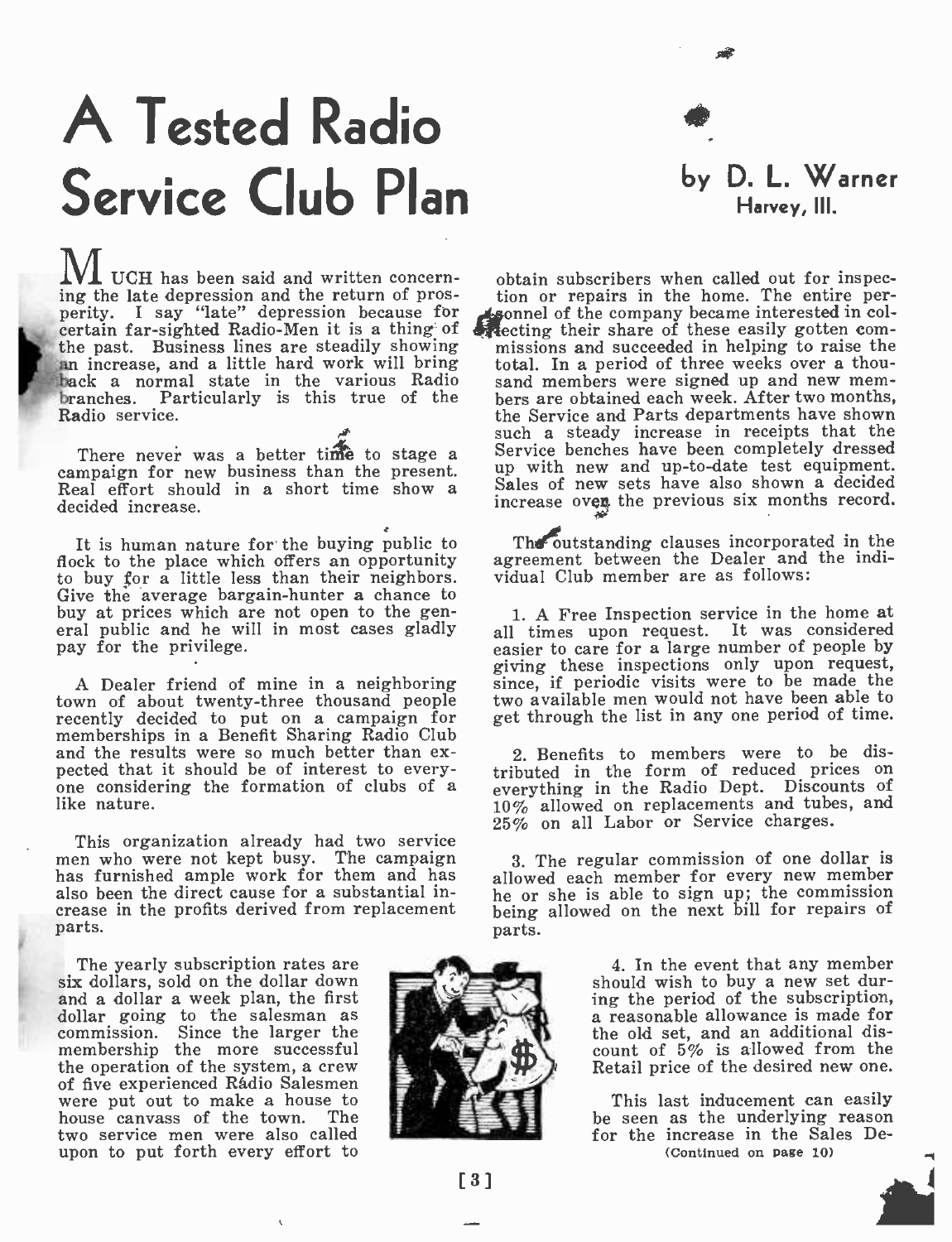### National Radio News **October, 1932**



y Qwn

## THIS AGE OF MACHINES

LET'S look back a number of years and visualize a big construction job. Here's what we'd see:

A structure of brick, concrete, and iron rising out of a chaos of trenches, lumber, mud, Sawing at big timbers were the carpenters; men mixing mortar for brick layers, masons, plasterers. Painters brushing on their color; huskies wielding pick and shovel in excavations. Then came the machines.

<sup>A</sup>steam shovel and two skilled men replace dozens of laborers. One man with a spray gun supplants many painters. One auto -truck driver will do the work of several teamsters; his truck even mixes the concrete on the way to the job. Ten carpenters find their sawing done by one man and a machine. The machine operators are skilled labor; the rest join the ranks of the unemployed.

As the over supply of unskilled labor increases, the pay they receive becomes less. What then is the secret of existence? It is training.

We've yet to see a machine which has brains. We say again as we have said before: "Stu-<br>We've yet to see machinery which can service dents, keep working steadily toward your a Radio receiver; design an amplifier. The me-<br>chanical device is yet to be developed which<br>can find a prospect and sell a Radio.

The pessimist will tell you this theory is wrong. "Look around," he will say, "and you'll<br>find skilled as well as unskilled men out of<br>work." True, but remember times are not True, but remember times are not normal. We are in a bad depression. But when times go back to normal—see who is the first to be hired. It will be the trained man.

BOOK POPULAR WITH MEMBERS

ALUMNI YEAR

**THE favorable comment resulting from the** first issue of the Alumni Association Year Book far exceeded our expectations.

We knew the Association officers in charge of getting up this book were working hard to make it a success but we realized that it was their first attempt at such a job, and didn't expect such a fine piece of work.

But it turned out great. Only one officer of the Association was unable to contribute and the articles were timely and instructive.

We are indeed glad for any part the Institute personnel might have played in making this Alumni Year Book a success. More power to the Association; we hope they keep up the good work.

We say again as we have said before: "Stugraduation when you will be eligible for mem-<br>bership in this fine organization." As Lucky<br>Strike would say, "They are the cream of the crop."

Conit

President.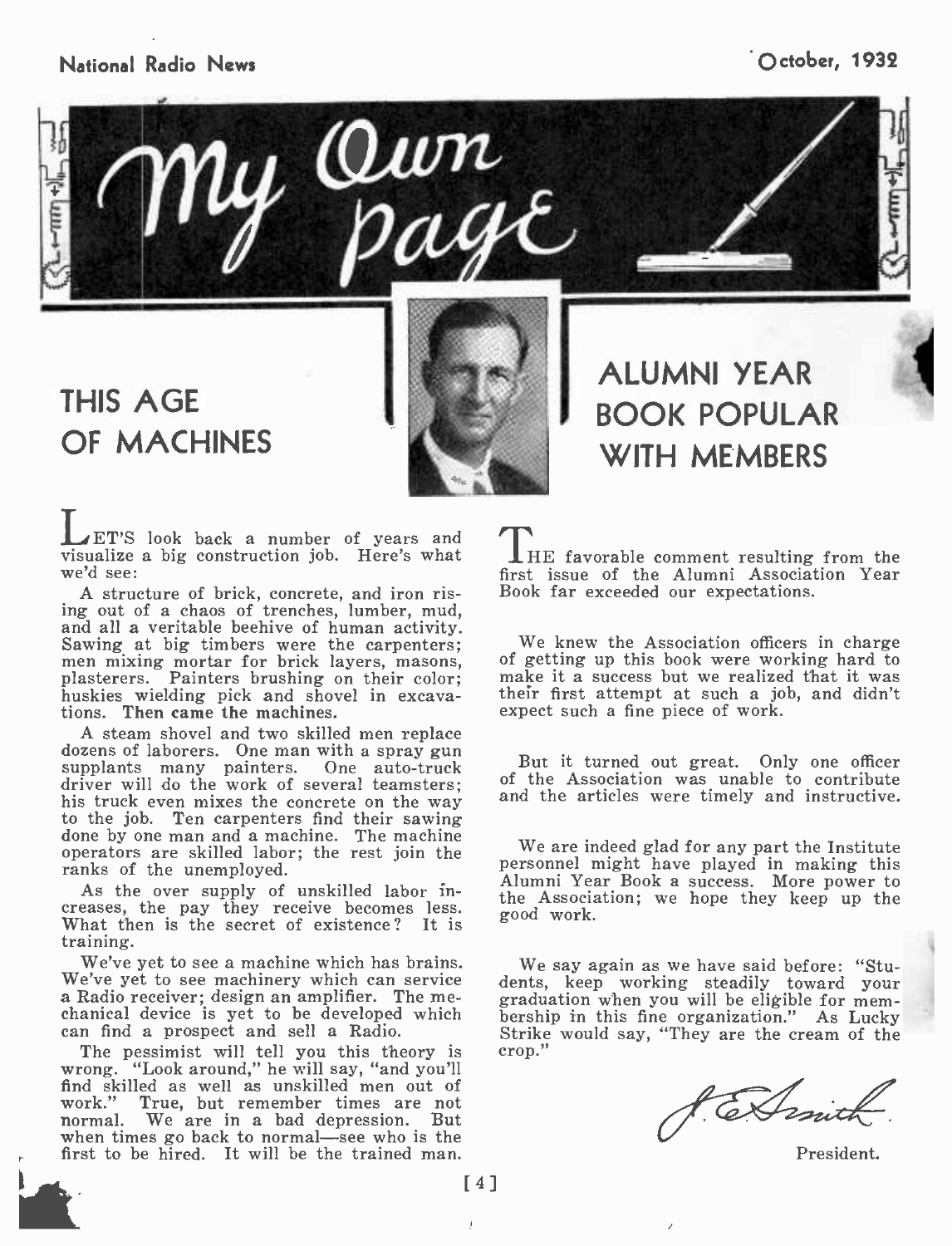

### BOSCH MODELS 200-1-5-6-36-3



Schematic Diagram of Model 236 Receiver

ELECTRICAL VALUES

|                             | $R1 - 10000$ ohms<br>R2 - 1000<br>R3 - 5000<br>$R4 - 1000$ ohms<br>$R5 - 25000$ ohms<br>R6 - Mid Tap<br>$R7 - .5$ megohm<br>$R8 - 1$ megohm<br>$R9 - .5$ megohm<br>R10- .5 megohm<br>$R11 - .1$ megohm<br>R12-20000 ohms<br>R13- 30000 ohms<br>$R14 - 350$ ohms<br>R15- 300 ohms<br>$R16 - 1$ megohm | ohms<br>ohms     | $C1 - Trimmer$<br>$C2 - T$ uning<br>$C3$ - Tuning<br>$C4 - Tuning$<br>$C5 -$ Alignment<br>$C6 -$ Alignment<br>$C7 -$ Alignment<br>$C8 -$ Alignment<br>$C9 - .05$ mfd.<br>$C10 - .05$ mfd.<br>$C11 -$ Alignment<br>C12- Alignment<br>$C13 - .05$ mfd.<br>Cl4- Alignment<br>$C15 - .05$ mfd.<br>$C16$ .5 mfd | T1<br>T <sub>2</sub>         | $C17 - .25$ mfd.<br>$C18 - .0001$ mfd.<br>$C19 - .05$ mfd.<br>$C20 - .01$ mfd.<br>$C21 - .006$ mfd.<br>$C23 - 8$ , mfd.<br>$C24 - .05$ mfd.<br>$C25 - 4. mfd.$<br>$C26 - .01$ mfd.<br>$C27 - 8.$ mfd<br>$C28 - .02$ mfd.<br>$C29 - .0001$ mfd.<br>$C30 - .01$ mfd.<br>- Power Irans.<br>- Audio Trans. |                           |                                 |  |
|-----------------------------|------------------------------------------------------------------------------------------------------------------------------------------------------------------------------------------------------------------------------------------------------------------------------------------------------|------------------|------------------------------------------------------------------------------------------------------------------------------------------------------------------------------------------------------------------------------------------------------------------------------------------------------------|------------------------------|--------------------------------------------------------------------------------------------------------------------------------------------------------------------------------------------------------------------------------------------------------------------------------------------------------|---------------------------|---------------------------------|--|
| STAGE                       | TUBE                                                                                                                                                                                                                                                                                                 | <b>PLATE</b>     | <b>SCREEN</b>                                                                                                                                                                                                                                                                                              | CATHODE                      | GRID                                                                                                                                                                                                                                                                                                   | FIL.                      | PLATE MA                        |  |
| lst Det.<br>$0$ sc.<br>I.F. | 551<br>227<br>551                                                                                                                                                                                                                                                                                    | 250<br>75<br>250 | 80<br>$-$<br>80                                                                                                                                                                                                                                                                                            | 35<br>$\cdot$<br>$\ast$<br>3 | 8<br>$\cdot$ 1<br>¢.<br>3                                                                                                                                                                                                                                                                              | 2.2<br>$2 - 2$<br>$2 - 2$ | 2<br>$\theta$<br>$\overline{4}$ |  |
| 2nd Det.                    | 224                                                                                                                                                                                                                                                                                                  | 60               | $*5$                                                                                                                                                                                                                                                                                                       | $\overline{c}$               | $\overline{c}$                                                                                                                                                                                                                                                                                         | $2 - 2$                   | $^{\ast}.1$                     |  |

l,  $\ddot{\cdot}$ 

Reot. | 280 | | | | | | | | | 4.8 | 29 These values will vary oonsiderably with the type of test kit employed, due to the high resistanoe in the oirouit.

Audio | 247 | 250 | 250 | | \*3 | 2.2 | 32

[5]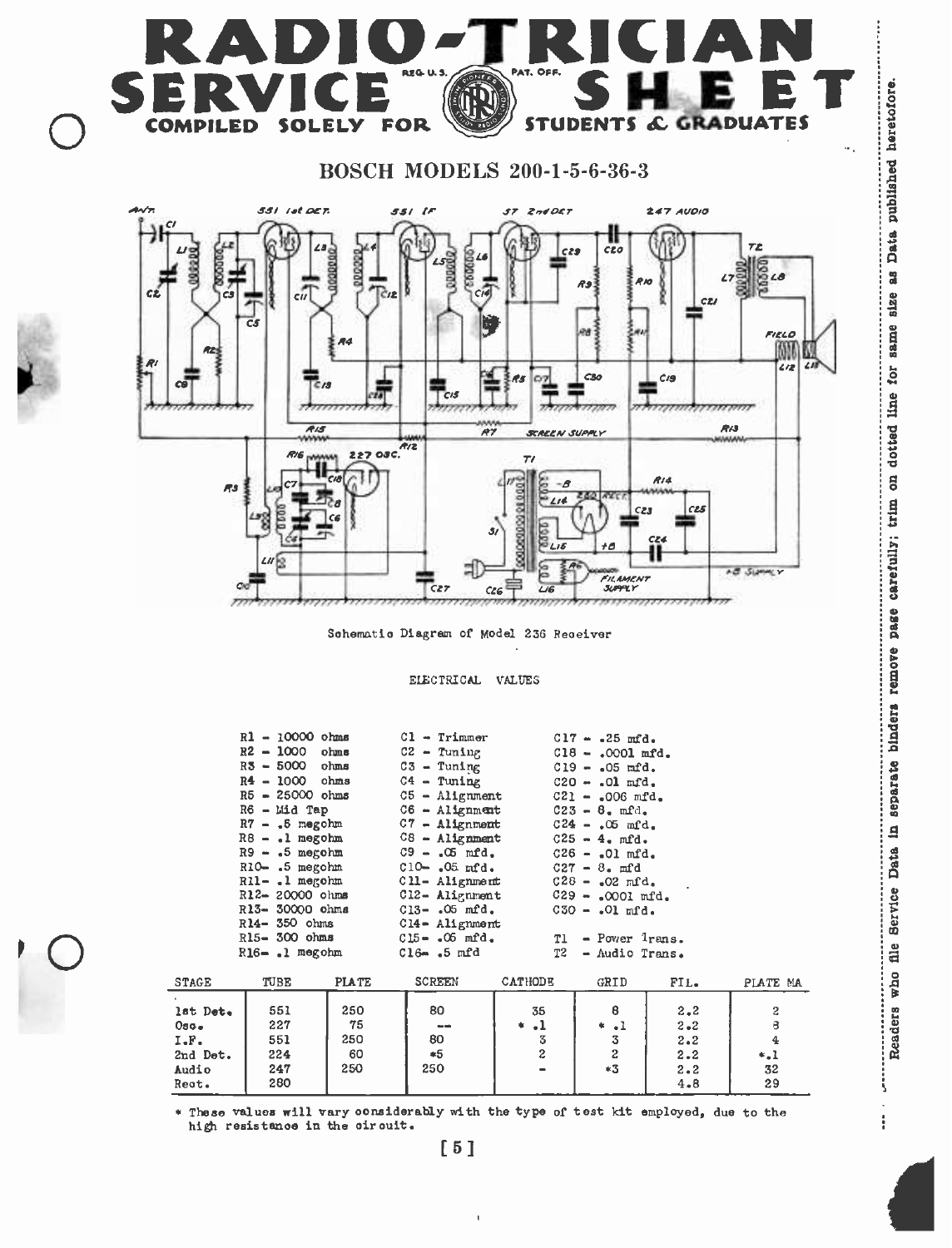

Schematic Diagram of Model 200 Receiver Models 205 and 206 use same hookup, without coils L8, L9 and L10.

|                                                                                                                                                          |                                         |                                                                                                                                                                                                             |  |                                                                                                                                                                                                                    | $C19 - 8.$ mfd.   |
|----------------------------------------------------------------------------------------------------------------------------------------------------------|-----------------------------------------|-------------------------------------------------------------------------------------------------------------------------------------------------------------------------------------------------------------|--|--------------------------------------------------------------------------------------------------------------------------------------------------------------------------------------------------------------------|-------------------|
|                                                                                                                                                          |                                         |                                                                                                                                                                                                             |  |                                                                                                                                                                                                                    | $C20 - .01$ mfd.  |
|                                                                                                                                                          |                                         |                                                                                                                                                                                                             |  |                                                                                                                                                                                                                    | $C21 - 4$ mfd.    |
|                                                                                                                                                          |                                         |                                                                                                                                                                                                             |  |                                                                                                                                                                                                                    | $L1 - Ant. Col1$  |
|                                                                                                                                                          |                                         |                                                                                                                                                                                                             |  |                                                                                                                                                                                                                    | $L2 - Primary$    |
|                                                                                                                                                          |                                         |                                                                                                                                                                                                             |  |                                                                                                                                                                                                                    | $L3 =$ Secondary  |
|                                                                                                                                                          |                                         |                                                                                                                                                                                                             |  |                                                                                                                                                                                                                    | 14 - Primary      |
|                                                                                                                                                          |                                         |                                                                                                                                                                                                             |  |                                                                                                                                                                                                                    | 15 - Secondary    |
|                                                                                                                                                          |                                         |                                                                                                                                                                                                             |  |                                                                                                                                                                                                                    | L6 - Voice Coil   |
|                                                                                                                                                          |                                         |                                                                                                                                                                                                             |  |                                                                                                                                                                                                                    | $L7 -$ Field Coil |
| $R1 - 10.000 \text{ ohms}$<br>$R2 - 200$ ohms<br>$R3 = 50,000$ ohms<br>$R7 - 100,000$ ohms<br>R8 - Center Tap<br>R9 - 20.000 ohms<br>$R10 - 15,000$ ohms | $R4 - 2$ megohms<br>$R6 = 500,000$ ohms | $R11 - 10,000$ ohms<br>$R12 - 400$ ohms<br>$C1 - Trimner$<br>$C2 - T$ uning<br>$R5 = 1$ megohm $C3 =$ Tuning<br>$C4$ - Tuning<br>$C5$ - Alignment<br>$C6 -$ Alignment<br>$C7 - Coupling$<br>$C8 - Coupling$ |  | $C9 - .006$ mfd.<br>$C10 - .0001$ mfd.<br>$C11 - .05$ mfd.<br>$C12 - .05$ mfd.<br>$C13 - .25$ mfd.<br>$C14 - .01$ mfd.<br>$C15 - 1.$ mfd.<br>$C16 - .25$ mfd.<br>$C17 - .05$ mfd.<br>$C18 - .01$ m <sup>2</sup> d. |                   |

Note: Electrolytic filter condensers C19 and C21 are a single assembly. Condensers Cll to C18 inclusive are also a single assembly contained in the square can underneath the base plate.

| <b>STAGE</b>                               | TUBE                            | FIL.                                | <b>PLATE</b>                | <b>SCREEN</b>            | CATHODE                             | GRID                                                      | PLATE<br>MA.                 |
|--------------------------------------------|---------------------------------|-------------------------------------|-----------------------------|--------------------------|-------------------------------------|-----------------------------------------------------------|------------------------------|
| lst RF<br>2nd RF<br>Det.<br>Audio<br>Rect. | 551<br>551<br>224<br>247<br>280 | 2:3<br>$2 - 3$<br>2.3<br>2.3<br>4.8 | 250<br>250<br>$*150$<br>250 | 90<br>90<br>$*20$<br>250 | 2.5<br>2.5<br>3.0<br>$\blacksquare$ | 5.0<br>3.0<br>1.5<br>$*16$<br>Plate ourrent of each plate | 4.5<br>4.5<br>٠5<br>32<br>20 |

The readings were made with the volume control in the full "on" position.

\*These voltages are the correct values altho the average test kit will probably give much lower readings (as low as 1/10 of these values) due to the high resistance included in the detector plate and screen circuits, and the audio grid circuit.

 $\mathbf{l}$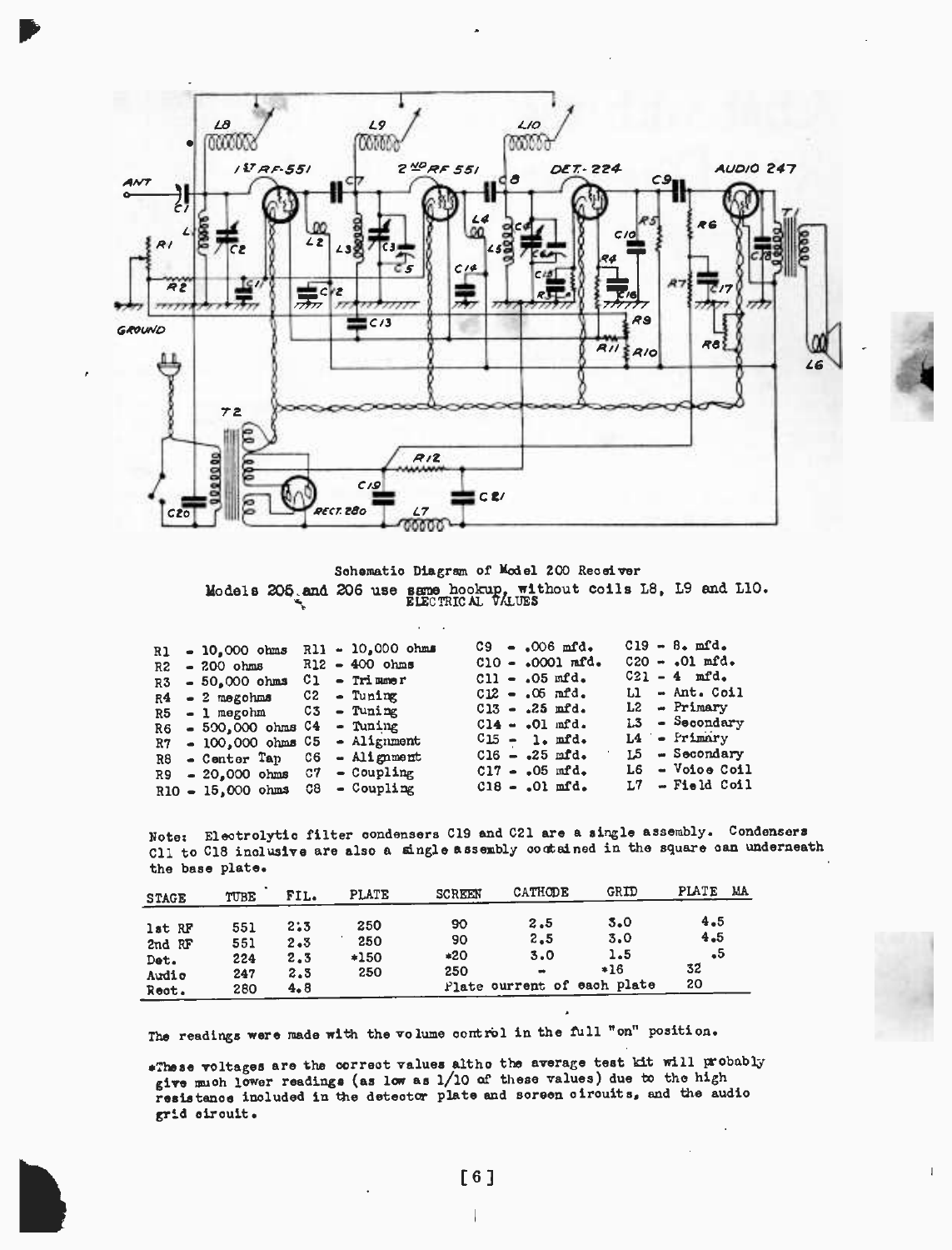

#### WELLS-GARDINER SEVEN-TUBE SUPERHETERODYNE

(Series 10)

an output meter MUST be used when aligning this receiver to insure accurate alignment. It is important that the oscillator deliver a signal at exactly 175 K.C. in addition to frequencies in the broadcast band.

The adjustable condensers which tune<br>the secondaries of the intermediate secondaries of the intermediate transformers are located under the hole in top of the shield where the grid lead<br>to the tube is brought out. The condensers which tune the primaries are located under the small hole opposite. Make each adjustment in the order given below or the receiver may be thrown further out of alignment and it will then be a difficult task to align it properly. The receiver and test oscillator must be well grounded. All shields must be in place when making the adjustments.

#### INTERMEDIATE CIRCUITS

K.C. and connect its output to the grid of the first detector tube after removing<br>the clip on the lead from the gang condenser. Adjust the primary and secondary of the first intermediate trans-<br>former for greatest volume. Follow the former for greatest volume. Follow the same procedure on the second intermediate transformer and then turn the  $\frac{r}{\text{strn}}$ receiver off. Disconnect one end of the speaker voice coil and connect the output meter across the secondary of the speaker coupling transformer. Short the oscillator tuning condenser (in the gang) by grounding the stator plates with a screw driver.

Small or mealum scale delection. Ad-<br>just the primary of the first intermedi-<br>ate transformer for the greatest deflec-Turn the receiver on and adjust the output until the output meter shows a The oscillator coil is mounted on a small or medium scale deflection. Ad- bracket, inside a rectangular shield, but small or medium scale deflection. Adate transformer for the greatest deflection on the output meter. Adjust the secondary in the same manner.<br>Follow the same procedure on the sec-

check the settings of all condensers to make certain the maximum output has been obtained. Remove the test oscillator coupling and replace the grid lead

MODULATED test oscillator and on the first detector, and also remove the screw driver shorting the oscillator  $\begin{bmatrix} 8 \\ 4 \end{bmatrix}$  removes the screw driver. tuning condenser.

#### GANG CONDENSERS

GANG CONDENSERS<br>
Couple the test oscillator output to<br>
e antenna, (white wire), on the re-<br>
iver Tupe the oscillator to 1400 K C. the antenna, (white wire), on the receiver. Tune the oscillator to 1400 K.C.  $\frac{18}{5}$  and carefully tune the receiver to the and carefully tune the receiver to the signal. A trimmer condenser is mounted<br>over each condenser in the gang. The<br>shield should not be removed. Adjust<br>each trimmer condenser for maximum<br>deflection on the output meter. over each condenser in the gang. The<br>shield should not be removed. Adjust shield should not be removed. each trimmer condenser for maximum deflection on the output meter.

#### OSCILLATOR

Tune the test oscillator to 600 K.C.<br>
In the test oscillator to 600 K.C.<br>
d tune the receiver of the signal. Then<br>
ter turning the receiver off, disconnect<br>
e output meter and replace the voice<br>
il lead which was disconnec and tune the receiver to the signal. Then after turning the receiver off, disconnect the output meter and replace the voice coil lead which was disconnected.

Tune the test oscillator to exactly 175 adjusting screw on the out A.C. tracking Turn the receiver on and rotate the adjusting screw on the  $600$  K.C. tracking oscillator transformer shield. Rock the<br>gang condenser back and forth across the<br>signal at the same time and listen closely<br>until the maximum volume is obtained.<br>The tracking condenser is then properly<br>adjusted and remains gang condenser back and forth across the<br>signal at the same time and listen closely until the maximum volume is obtained.<br>The tracking condenser is then properly adjusted and remains fixed thereafter.

Editor's Note: While the above instructions apply definitely to the Wells Gardiner Receiver, they can also be applied to practically any superheterodyne set.

#### CHANGES IN LATER CHASSIS

A yellow paint mark on the right rear<br>mer of a chassis indicates the followcorner of a chassis indicates the following change has been made:

Follow the same procedure on the sec-<br>ond intermediate transformer and then sistor (R13) and the .00075 mfd. con-<br>check the settings of all condensers to denser (C16) are not used. A 1,000 ohm g change has been made:<br>The oscillator coil is mounted on a acket, inside a rectangular shield, but<br>acket, inside a rectangular shield, but<br>nuclear is a but a senarately underneath the discussion the 600 K.C. tracking condenser is mounted separately, underneath the  $\frac{1}{2}$  chassis and its adjustment screw will be  $\frac{1}{2}$  found on the left front corner of the chassis and its adjustment screw will be found on the left front corner of the<br>chassis base. The 2,000 ohm grid resistor (R13) and the .00075 mfd. con-<br>denser (C16) are not used. A 1,000 ohm The 2,000 ohm grid resistor  $(R13)$  and the .00075 mfd. concathode bias resistor will be found mounted between the oscillator cathode and ground.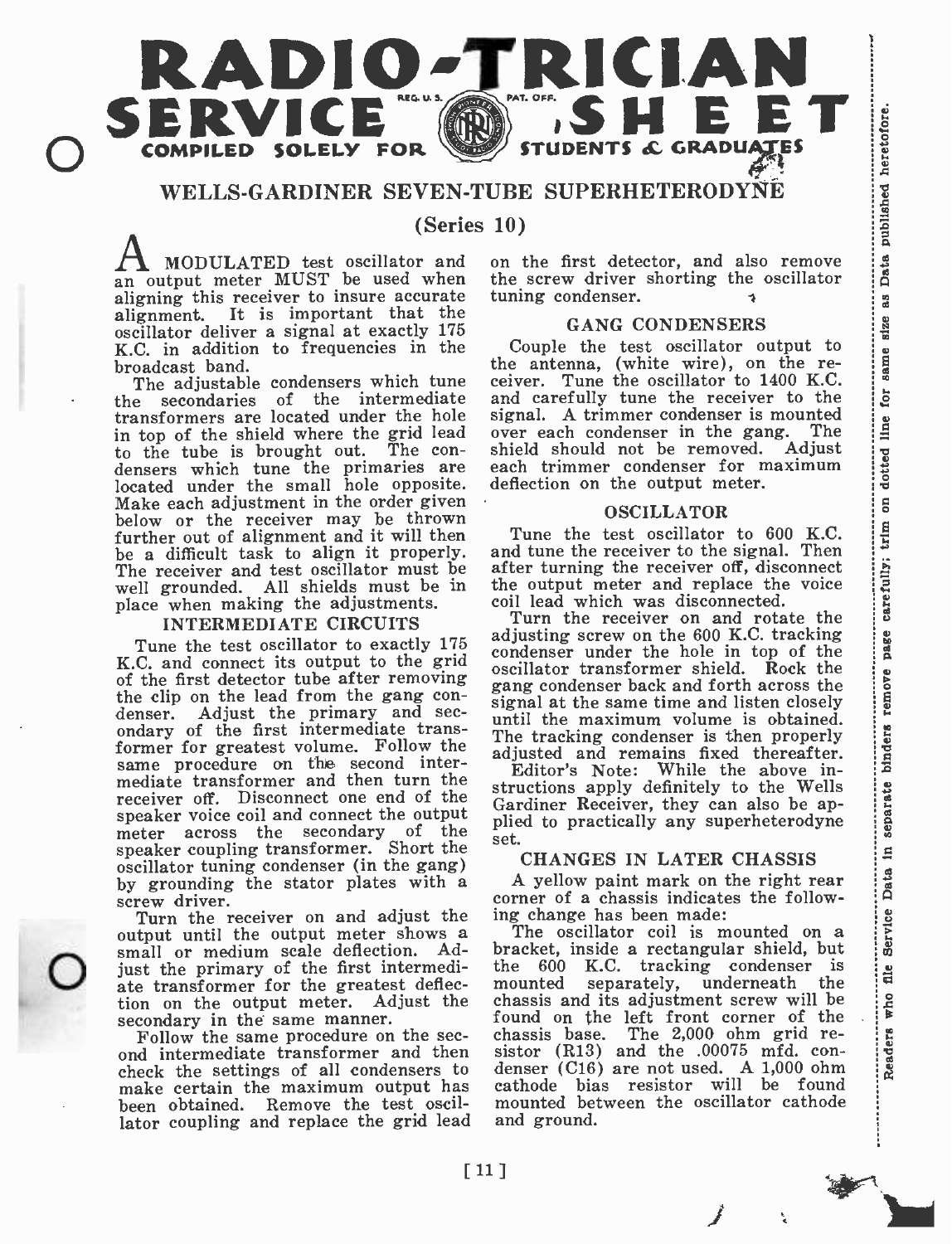

 $[12]$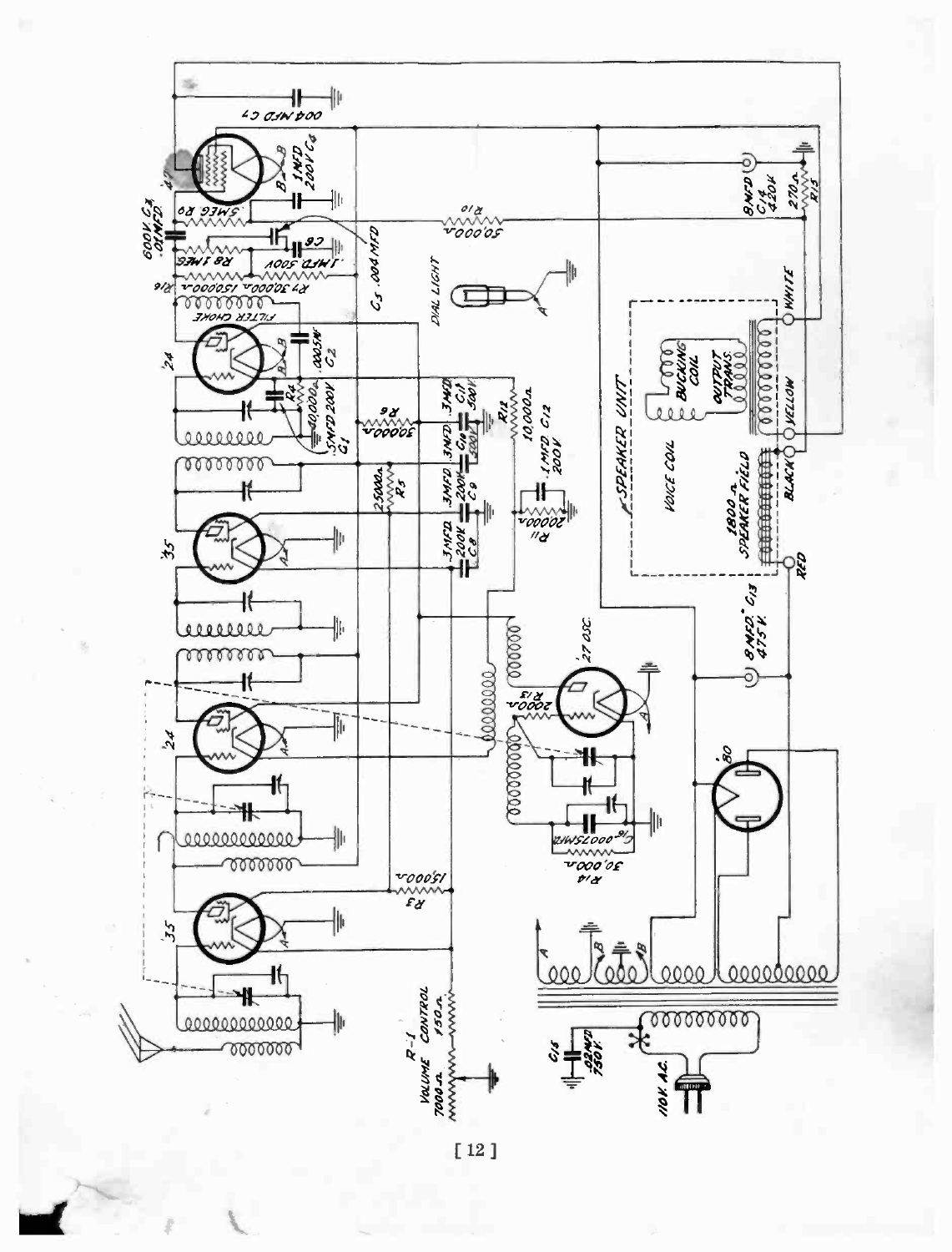October, 1932 National Radio News Network in the News National Radio News Network in the News News Network in the News Network of the News Network in the News Network of the News Network of the News Network in the News Net



## INTERESTING WORK **THIS AVIATION-RADIO**

IN 1930 I took the Civil Service examination for Airways Radio Operator, receiving an appointment the first of December of that year. After a short time at Cleveland, I was transferred to Omaha to fill a vacancy.

The Radio station here has a high power transmitter for broadcasting weather reports, etc., to the planes and for code work on intermediate frequencies. There is a high frequency telegraph transmitter on which most of the communication work is done. We have several receivers, chiefly a high frequency A.C. receiver and an intermediate receiver. Weather reports for different sectors are broadcast on a guide the plane. Here and at most other<br>a regular schedule four times an hour and places the range is synchronized with the<br>special reports given at any time. special reports given at any time.

The Radio station, the teletype station, and a Radio range are at present in separate locations. The Radio station was moved close to setting on the receiver. the airport last year.

range stations on all main airways in the country. They send out beams or directional signals that are picked up by the receivers on the planes. Each station has an identifying



By CHAS. STEINHOFF, Omaha, Nebraska



signal and an "on-and-off course" signal to guide the plane. Here and at most other places the range is synchronized with the broadcast transmitters and operates on the same frequency. The range is shut off auto-matically during the regular broadcast of two minutes; so that the planes need not change

The Government has a network of Radio from the Radio station at Bellevue to the The teletype station has recently been moved. from the Radio station at Bellevue to the new municipal building at the airport which is now on the other side of the city from the location at Bellevue. In the near future it is expected to operate both the Radio transmitter and the Radio range by remote control from the teletype station and all operators will be located at the airport.

> The range transmitter is at present operated by remote control from the Radio station. We. have four teletype or printing telegraph machines -at the teletype station connected to the East, West, and South lines and a local line to the transport company from the Radio station. The East line is from Omaha to Chicago-the West line from Omaha to Cheyenne and the South line to Kansas City. I have an opportunity to work all of this apparatus and it certainly is interesting. My  $\tilde{N}$ . R. I. training has been a great help to me in this work.

[13]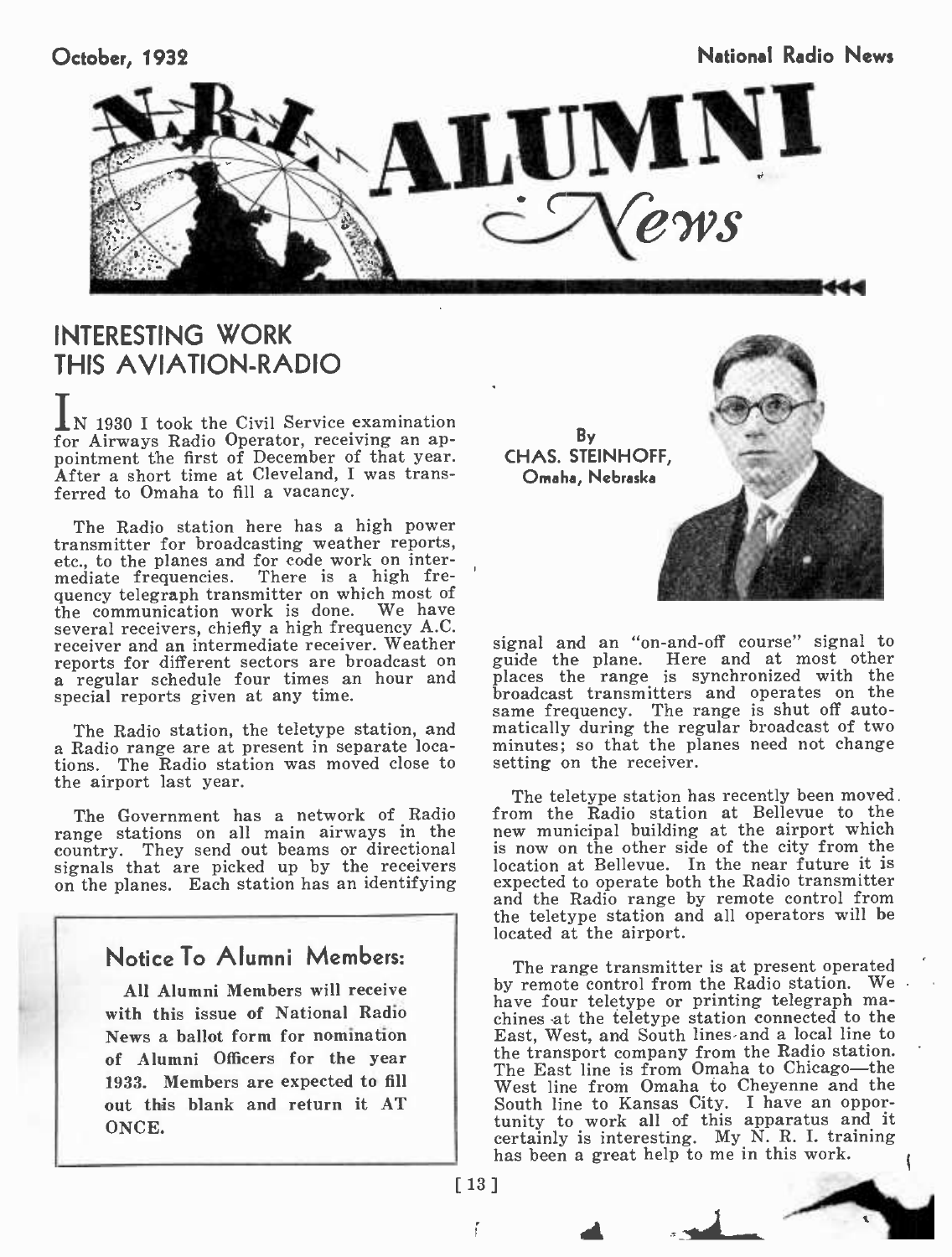#### National Radio News October, 1932

## SPRAYBERRY'S NEW SET ANALYSER . . Cont'd from page 10

this measurement it is only necessary to set S1 to the proper range and depress the push- button of S14.

To make a negative grid voltage measurement, set SI properly and depress push -buttons S2 and S14 simultaneously. The regular nega- tive grid voltage will now be indicated on the voltmeter.

#### FILAMENT VOLTAGE

To measure filament voltage, turn switch S3 to "on," set S1 to correct range, set S10 to neutral, and depress the push-button of S13.

Control-grid voltage is always negative ex-<br>cept in the case of a space-charge amplifier.<br>To measure control-grid voltage, set S1 and depress S2 and S12 simultaneously. In the case of a space- charge tube, set S1 and depress S12.

Cathode voltage may be either positive or negative. In most cases it will be positive. To make this measurement, set S1 and turn S10 to F, then depress the push-button of S11. If the cathode is negative, depress S2 and S11 simultaneously.

Pentode screen -grid voltage is always posi- tive. The measurement is made exactly as described for positive cathode voltage, with the exception that S1 is set to the 500-volt position.

Either pentode screen-grid current or regu-<br>lar plates will now be indicated on the 1000-volt<br>lar plate-cathode current may be measured in scale of the meter. This provides a good check<br>connection with switch  $S_7$ . It is connection with switch S7. It is 'only neces- sary to set S4 to the proper position and S10 to neutral, then depress the push-button of S7.

Screen -grid current is measured by setting S4 properly and turning S10 to neutral, then least neutral. Depress the push-button of S8 for depressing the push-button of S9 As a rule, one plate-current reading and the push-button depressing the push-button of S9. As a rule, screen-grid current will be low in comparison to other currents to be measured. However, always use a high scale first to protect the meter against shorts.

#### RECTIFIER VOLTAGE

The voltage applied to the plates of an  $-80$ rectifier will always be high. Therefore set S1 to the 1000-volt position. Set S10 to the neutral or off position. Set S3 to the "on" or a.c. position. Then depress the push-button of S16. The total a.c. voltage across both [14]



Nothing is easier than fault-finding; no talent, no self denial, no brains, no character are re-<br>quired to set up in the grumbling business. -<br>Robert West.

#### INDEX Ai'tlele Page Men Behind the Guns  $\overline{2}$ A Tested Radio Service Club Plan 3 This Age of Machines 4 Alumni Year Book Popular 4 Data Sheet Bosch Models 200-1-5-6-36-37 5-6 A Chat with the Director 2 Sprayberry Analyzer, Part I .\_\_\_\_\_\_ 8-9 Wells-Gardiner, Series 10, Seven-tube<br>Superheterodyne Superheterodyne Alumni News \_\_\_\_ \_\_ " 13 The Mailbag \_ 15 Calcaterra Catalog Service 16

plates will now be indicated on the 1000-volt scale of the meter. This provides a good check to tell if this winding is open.

Set S4 to the high position, and set S10 to neutral. Depress the push-button of S8 for of S9 for the other plate-current reading.

(To be concluded in next issue)

7

#### IN MEMORIAM

After an illness of just one week Alumni Association Member Charles Herman Erb, 51 Melrose Avenue, East Lansdowne, Pa., died of heart trouble. The Association mourns the loss of a valued member.

 $[14]$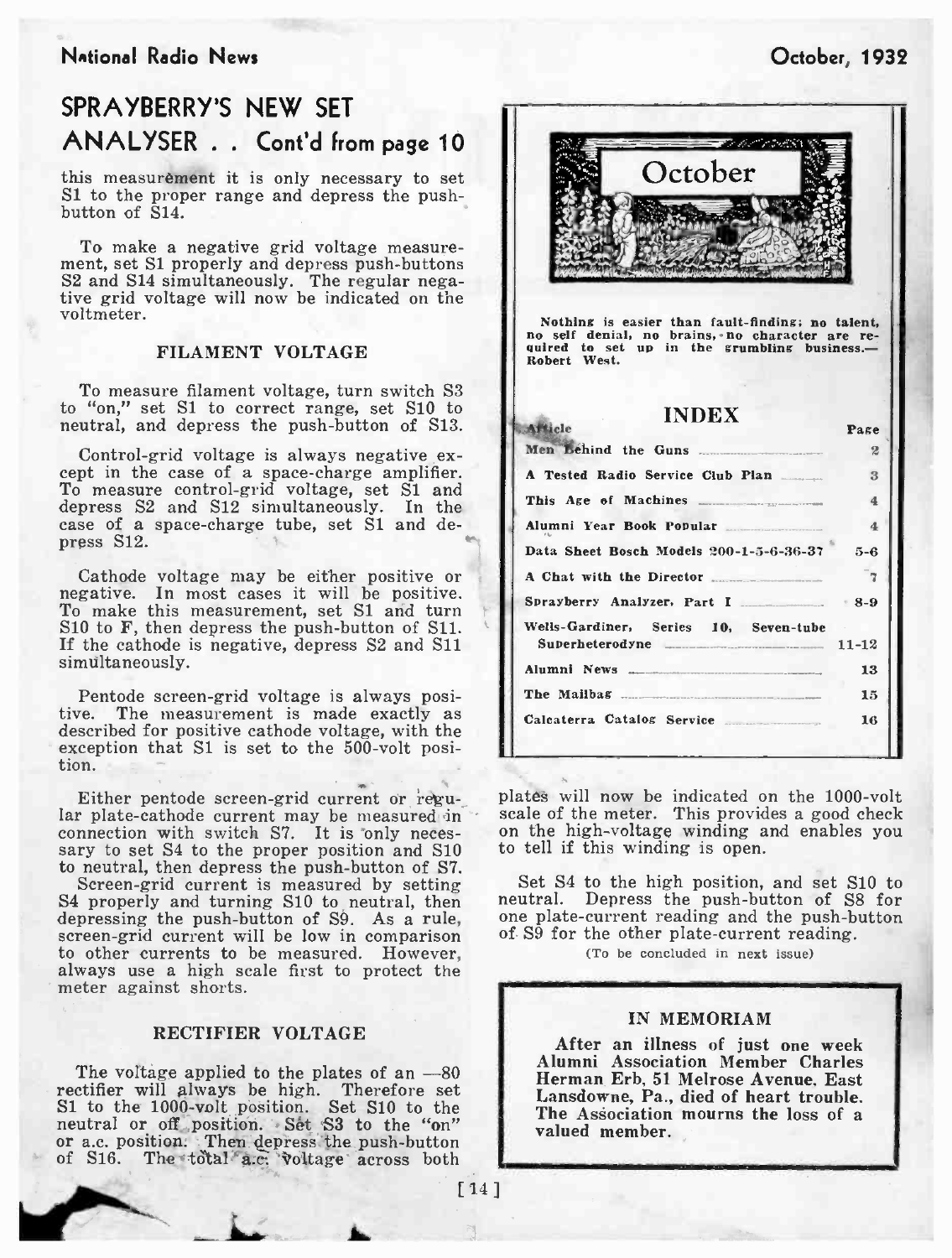# A Chat with the N. R. I. Director

## Are You a WISHER Or a GETTER

**FEW** people think of themselves, "I am rich" or "I am poor." Many people say to them-<br>selves hundreds of times every year, "Oh, how I wish I had more money." "If only we had a better house." "I wish I had a new car." "If  $\frac{dt}{dt}$ only we had better clothes, lived in a better  $\frac{ds}{dt}$ neighborhood, had more money, what a won- derful time we could have."

have everything I really need." The people who HAVE what they want are in the minorwho HAVE what they want are in the minor-<br>ity. Most people DON'T have what they want what is in it. and are therefore HAVE NOTS.

What do you notice about the HAVE NOTS? Course, and get it more thoroughly than any<br>Every last one of them is a WISHER. Does thing you have ever read or studied before wishing get them what they want? Does wishwishing get them what they want? Does wish-<br>ing for a fine home, a nice car, a big salary, a<br>good job, pleasant work and all the rest of the  $\frac{1}{2}$  by virtue of being a getter instead of a<br>by virtue of being a getter i good things of life-GET THEM?

#### Absolutely NO!

How then do the WISHERS get out of the HAVE NOT class into the HAVE class? There is just one answer. They stop being mere wishers and become GETTERS. They go after what they want-stop being "hopers" and n "wanters" and become go-getters.

nature. Most people would rather be wishers than getters. They get a little weak pleasure out of thinking about the things they want and it never even occurs to most of them to go after what they want and get it.

Any man who shows enough of the old "get up and get" spirit to undertake the N. R. I. Course proves that he is not a mere wisher. There is hope for him.

it is always easier to wish than to get. He

E. R. HAAS Vice President and Director

must fight continually against the temptation to drift back into the life -long day dream of the WISHERS. He must spur himself every day to new efforts, new achievements -fresh steps along the road he has mapped out for himself.

You practically never hear anyone say, "I were resson in the Course—every page,<br>we consult in I welly need." The people every paragraph—is a challenge to be a getter. Every lesson in the Course—every page, every paragraph—is a challenge to be a getter.<br>Don't "wish" that you understood it better. Go

> Resolve afresh to get every lesson in the Course, and get it more thoroughly than any-<br>thing you have ever read or studied before. wisher—become as quickly as possible one of those who COMMAND instead of wishing and who HAVE what they want.

Here is an amazing thing about human equally slim margin. As a great number of these offices The chief issue in the coming elections is who will be the next President. But, that's not all. The Democrats have control of The<br>House of Representatives by a very slight margin; the Republicans have the Senate by an in November, there will be a battle for control.

There are rifts and splits in all directions over prohibition, unemployment, tariff, war debts, soldiers' bonus, farm relief, and govern-

Radio men will be required to condition sets<br>
for these events. A harvest awaits the men<br>
He cannot—must not—forget, however, that with initiative to get after the work. Will The public waits at its loudspeakers for the campaigns and the elections. And an army of for these events. A harvest awaits the men with initiative to get after the work. Will you be with the harvesters ?

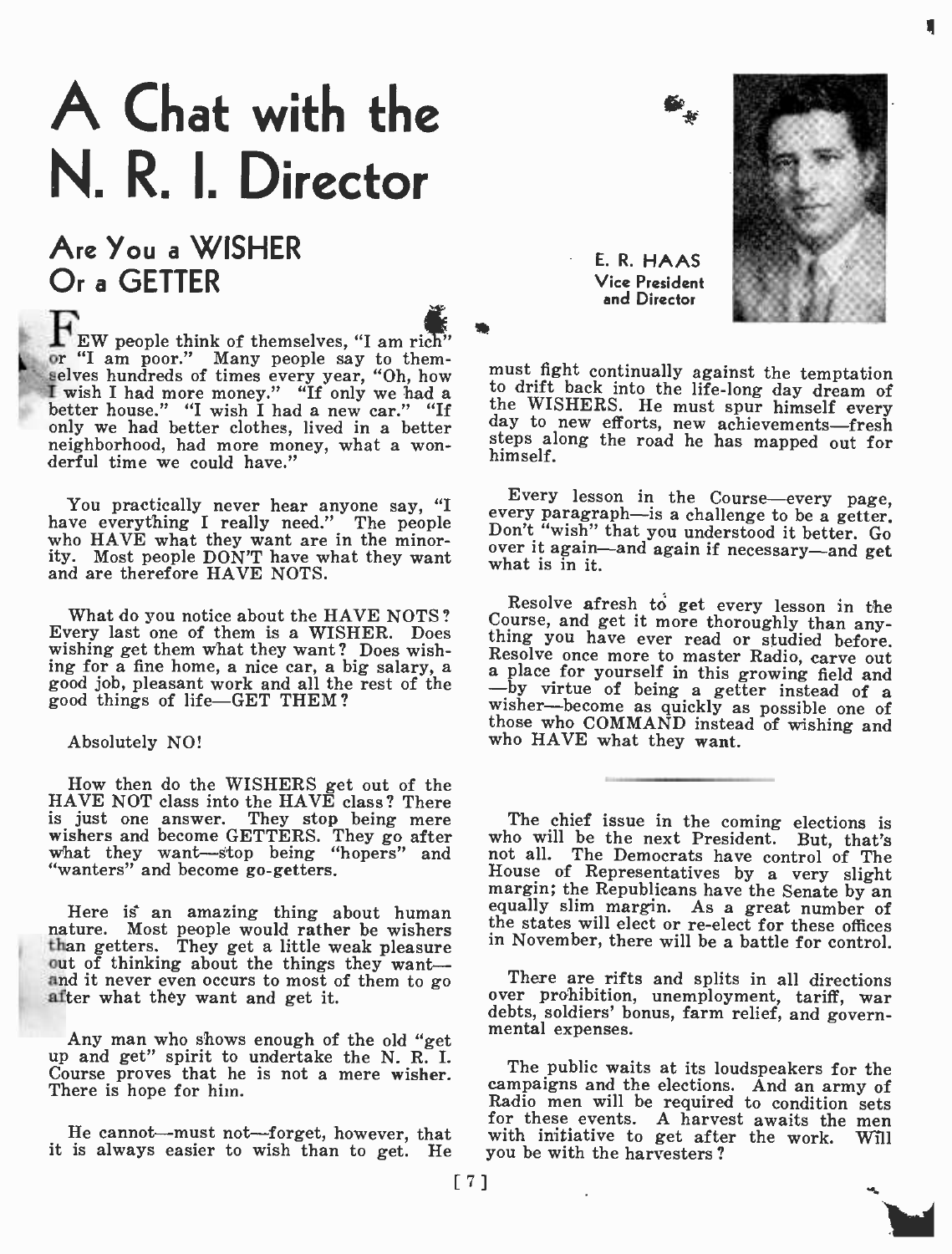DUE to numerous requests from N. R. I. students and graduates for a set analyzer that will test all modern tube circuits we have designed the one shown in fig. 1. With it the service man can analyze the circuits of such<br>new tubes as the '14, '17, '29, '33, '34, '35, '37,<br>'38, '39, '41, '42, '43, '44, '47, '51, '55, '56, '57,<br>'58, '69, '82, '83, '93, '95, 841, 864 and the Wunderlich besides providing facilities for taking care of all older type tube circuits.

The analyzer about to be described was designed around the Weston rectifier type model 301 universal voltmeter. With this meter it is possible to measure both a.c. and d.c. voltage and d.c. current in several ranges, depending on the number of shunts used. The voltage range is extended by means of series one UX type socket may be included. multipliers. The low a.c. range also serves for making receiver output measurements. In fact, this one meter may be used to make all measurements on the modern receiver.

By the use of proper switches the meter is changed from circuit to circuit quickly, and within a few minutes the serviceman may determine if abnormal conditions are present in the circuits of the receiver under measurement; or in the tubes, as provision is made (S5 and S6) for testing the latter by changing the grid -bias by an amount equal to the C battery voltage.

#### MAY BE BUILT ON INSTALLMENT PLAN

If for reasons of economy the constructor wishes to cut down the constructional cost



Figure 2-Arrangement of controls. Note. Cut shows two four-prong and one five-prong socket. It should show one each, four-prong, five -prong and six -prong sockets.

Ike

## SPRAYBERI A NEW SET

 $\mathbf{P}$ 

Frank Sprayberry, N. R. I. consultant on Radio S which can be built by the serviceman at a con completion in this issue it will be concluded in build the tester until you receive your November of great

for original parts, he may do so and add the other parts later. For instance, the plate<br>current switch (S8), the plate voltage switch  $(S15)$ , the grid voltage switch  $(S14)$ , the filament switch (S13), one UY type socket and one UX type socket and one UX type socket may be included. All other parts may be left out until some future time, when more money is available. However, the cost of the complete set of parts is so low (with the usual servicemans discount),



Figure 1-The Schematic Circuit I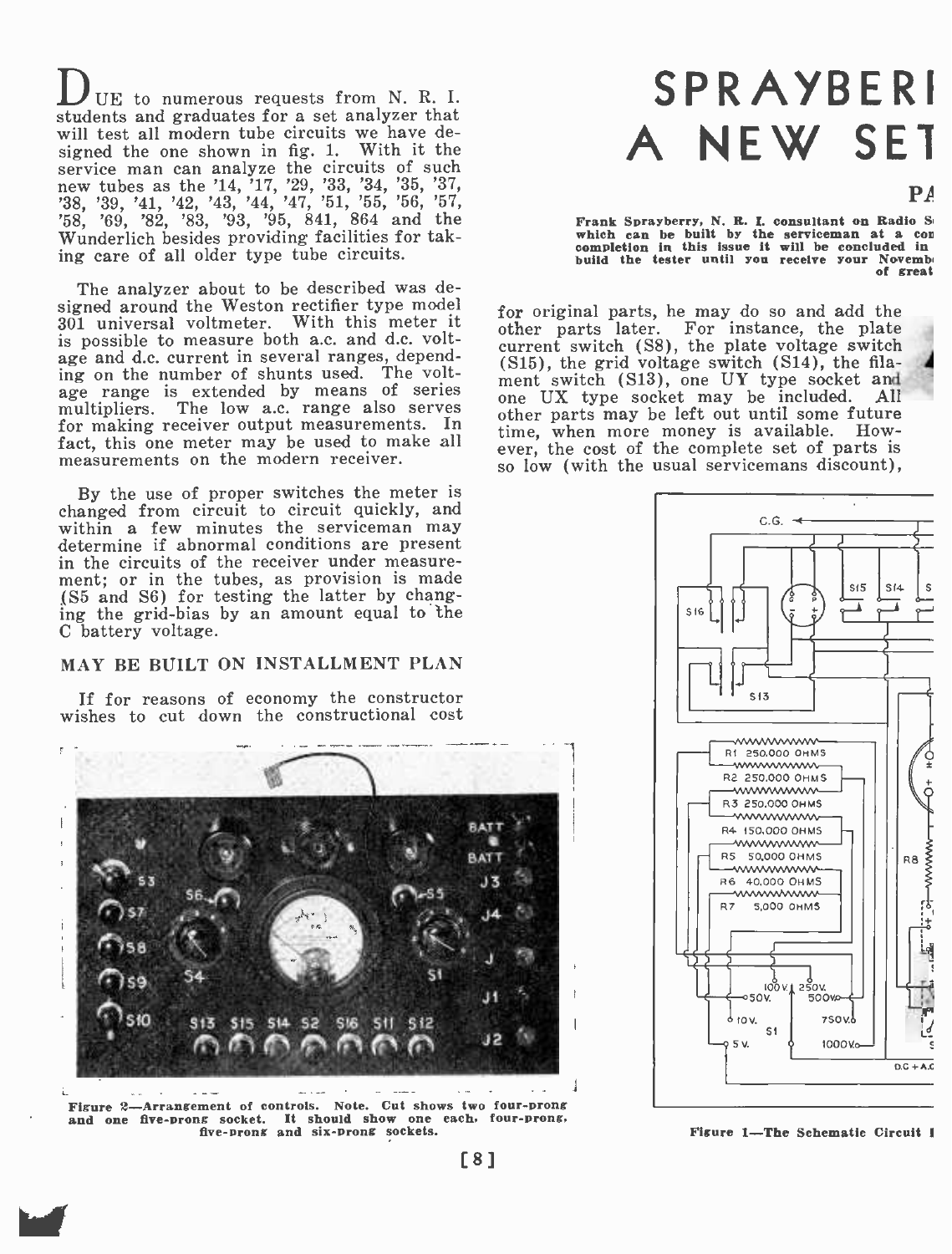## <sup>Y</sup>DESIGNS ANALYZER

#### r T

ing has developed a new a.c. and d.c. set analyzer<br>atively low cost. As the article is too long for<br>ember National Radio News. Do not attempt to lews as the information contained in it will be ortance.

in comparison to similar manufactured testers, Bothat the parts required are well within the si<br>reach of most servicemen.

Figure 1 shows the complete circuit in schematic form. The circuit is not at all difficult to wire after the various parts are mounted on the panel. Any one who is able to work from a schematic diagram can do the wiring.



ram of the Sprayberry Set Analyzer.

A panel may be chosen to fit available carrying cases, as no one size is essential as long as the electrical connections are correct. The writer chose a 7 -inch by 12 -inch panel, because that is a standard size and therefore less ex- pensive than one of odd size. The carrying case specified in the list of parts is made to accommodate this panel, and provides a com- partment for the test cable and plug.

The selection of the resistances to extend the range of the meter is of paramount importance. The accuracy of the èntire tester depends on the accuracy of these resistances. Be sure, therefore, that you use precision resistors with an accuracy of at least 1 percent. The writer used I. R. C. resistors (made by the International Resistance Company, <sup>2006</sup> Chestnut Street, Philadelphia, Pa.) because they are easy to mount and have the proper accuracy.

Figures 2 and 3 show the panel appearance of both top nd bottom sides after all parts have been mounted.

Figure 1 should now be followed in wiring the analyzer, using No. 18 solid push -back wire having a good grade of insulation.

In starting the wiring it is suggested that the meter be wired first to switch S3. Then wire switches S7, S8, S9, Sll, S12, S13, S14, S15, S16, S17, S10, S5, S6 and the jacks J, J1, J2, J3 and J4 in the order named. Finish any miscellaneous wiring to the sockets and switches. Next mount the resistance support and wire the resistances to switches Si and (Continued on page 10)



Figure 3-Back of panel with parts mounted and ready for wiring.<br>S-17 is not shown. Mount it next to S-12.